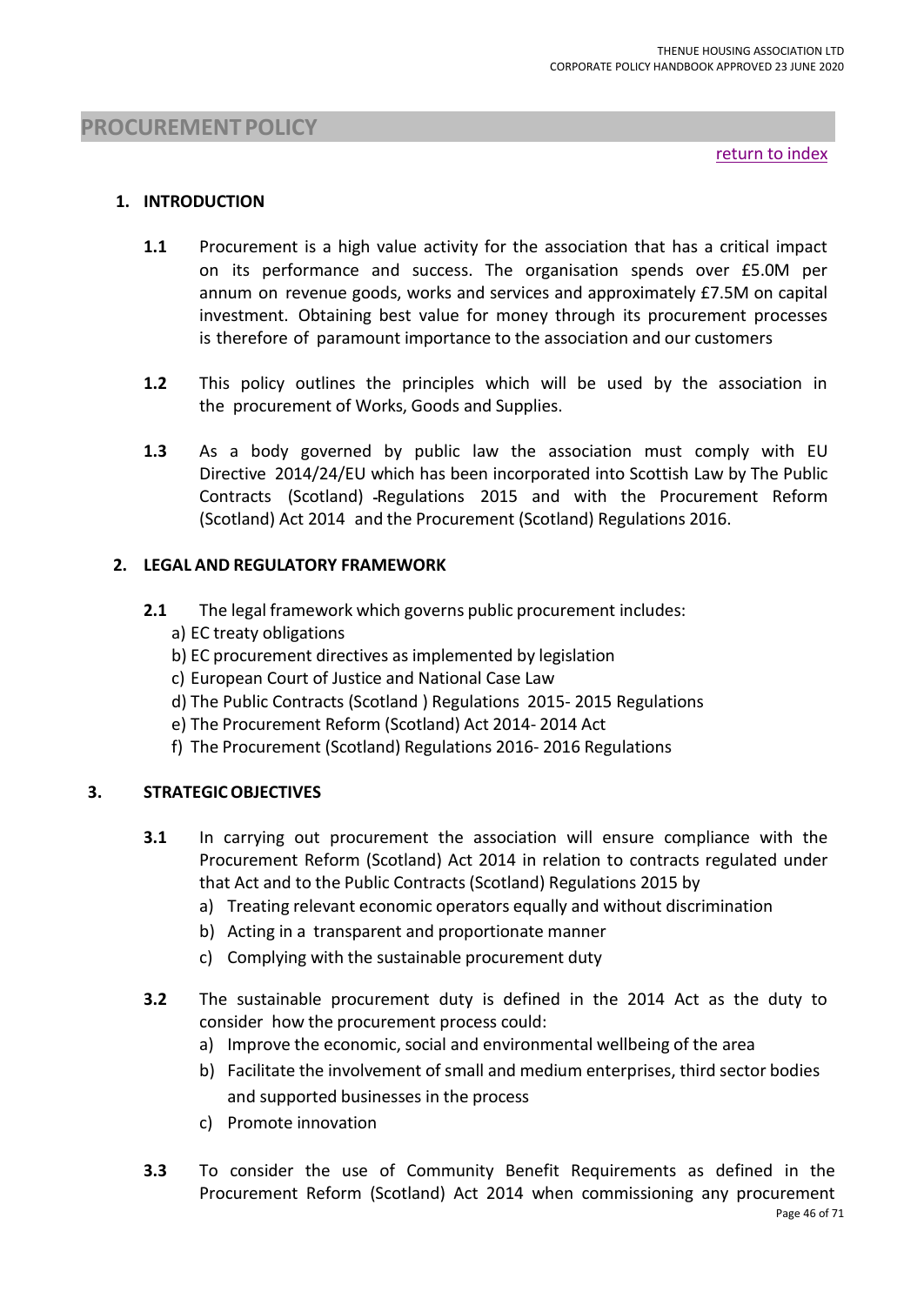whose value is in excess of £4 million. Such requirements will be contractual-

Relating to:

- Training and recruitment
- The availability of sub-contracting opportunities, or
- Intend to improve the economic, social or environmental wellbeing of the area in a way additional to the main purpose of the contract.
- **3.4** To ensure that all unregulated procurement is carried out in accordance with the association's Financial Regulations

### **4. AIM OF POLICY**

- **4.1** The aim of this policy will be that all procurement processes:
	- achieve value for monev $1$
	- are carried out in an efficient and effective manner
	- are proportionate to the level of expenditure to be incurred
	- have a clear audit trail

### **5. POLICY**

#### **5.1 Procurement Rules**

Thenue will ensure that all procurement across the organisation complies with the Financial Regulations and where applicable the Procurement Reform (Scotland) Act 2014, the Procurement (Scotland) Regulations 2016 and the Public Contracts (Scotland) Regulation 2015.

The tables below detail the arrangements for all contracts whether regulated or unregulated.

| <b>Table 1: Service and Supply Contracts</b> |                                                                                                                                                                                                                                                                                  |                                   |  |  |
|----------------------------------------------|----------------------------------------------------------------------------------------------------------------------------------------------------------------------------------------------------------------------------------------------------------------------------------|-----------------------------------|--|--|
| <b>Contract Value</b>                        | <b>Procurement Rules</b>                                                                                                                                                                                                                                                         | <b>Procurement</b><br><b>Type</b> |  |  |
| £5,000 to £10,000                            | A minimum of 3 competitive quotations should be sought<br>from appropriate suppliers. In the event less than 3<br>quotes are obtained the contract can be awarded subject<br>to approval by the Head of Department or Chief<br>Executive.                                        | Unregulated                       |  |  |
| £10,000 to £50,000                           | A minimum of 3 competitive tenders should be sought<br>from appropriate suppliers or by utilising the Quick<br>Quotes process. In the event less than 3 tenders are<br>obtained the contract can be awarded subject to approval<br>by the Head of Department or Chief Executive. | Unregulated                       |  |  |

<sup>1</sup> See Appendix 1 for definition of Value for Money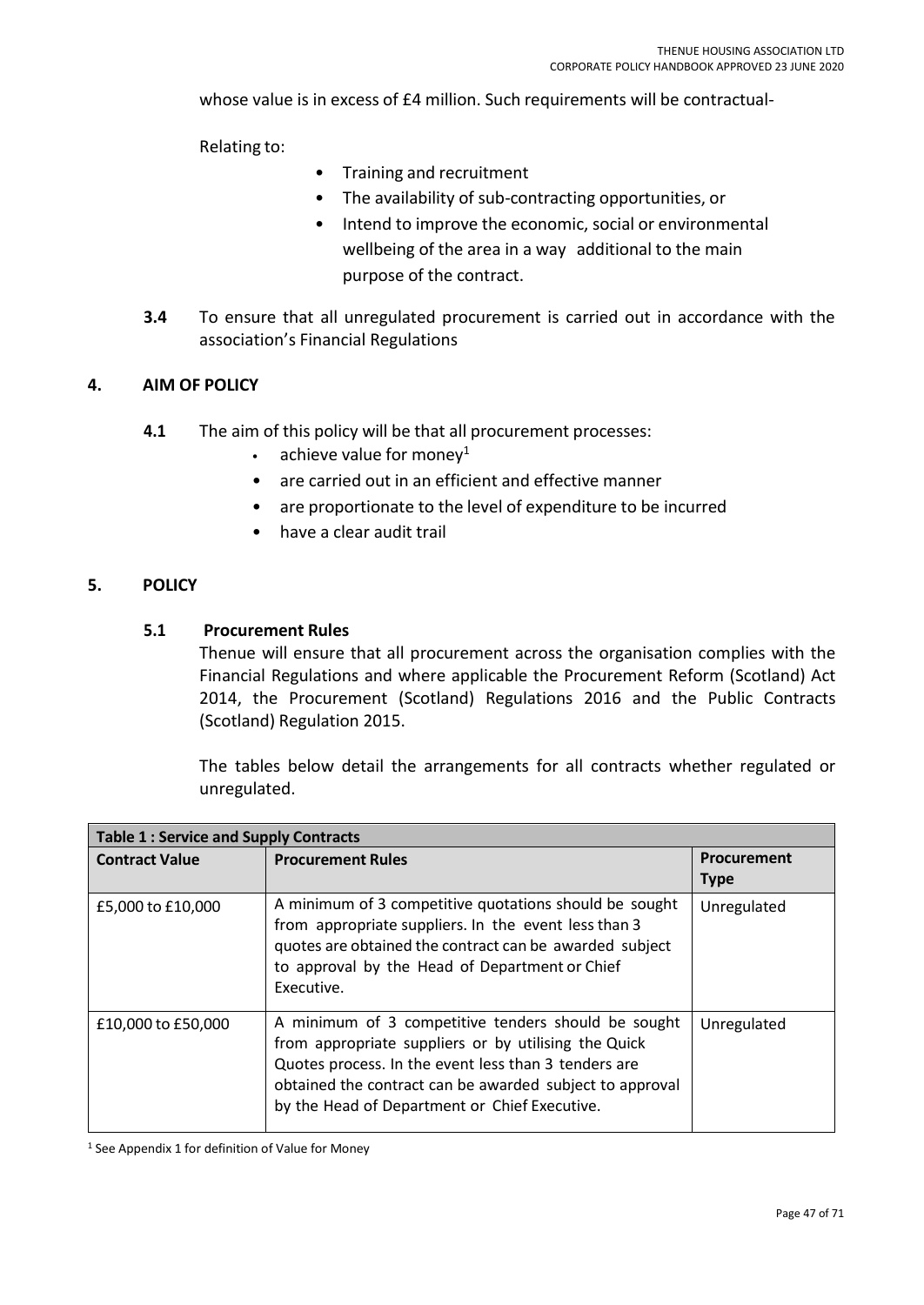| <b>Table 1: Service and Supply Contracts</b>                                                                       |                                                                                                                                                                                                                    |                            |  |  |
|--------------------------------------------------------------------------------------------------------------------|--------------------------------------------------------------------------------------------------------------------------------------------------------------------------------------------------------------------|----------------------------|--|--|
| <b>Contract Value</b>                                                                                              | <b>Procurement Rules</b>                                                                                                                                                                                           | Procurement<br><b>Type</b> |  |  |
| Above £50,000 but<br><b>Below Public Contracts</b><br>(Scotland) Regulations<br>2015 limit (currently<br>£181,133) | Contract will either be:<br>Advertised on Public Contracts Scotland<br>a)<br>Website(PCS) or<br>b)<br>Quick Quotes sought on Public<br>Contracts Scotland Website or<br>A Framework contract may be utilised<br>c) | Regulated                  |  |  |
| Above Public Contracts<br>(Scotland) Regulations<br>2015 limit (currently<br>£181,133)                             | Contract will either be;<br>advertised on the PCS Website and<br>d)<br>the European Journal or<br>A Framework contract may be<br>e)<br>utilised                                                                    | Regulated                  |  |  |

| <b>Table 2: Works Contracts</b>                                                                                  |                                                                                                                                                                                                                                                                                                                                                      |                            |  |  |
|------------------------------------------------------------------------------------------------------------------|------------------------------------------------------------------------------------------------------------------------------------------------------------------------------------------------------------------------------------------------------------------------------------------------------------------------------------------------------|----------------------------|--|--|
| <b>Contract Value</b>                                                                                            | <b>Procurement Rules</b>                                                                                                                                                                                                                                                                                                                             | Procurement<br><b>Type</b> |  |  |
| £5,000 to £10,000                                                                                                | A minimum of 3 competitive quotations should be<br>sought from appropriate suppliers. In the event less<br>than 3 quotes are obtained the contract can be<br>awarded subject to approval by the Head of<br>Department or Chief Executive.                                                                                                            | Unregulated                |  |  |
| £10,000 to £50,000                                                                                               | A minimum of 3 competitive tenders should be<br>sought from appropriate suppliers. In the event less<br>than 3 tenders are obtained the contract can be<br>awarded subject to approval by the Head of<br>Department or Chief Executive.                                                                                                              | Unregulated                |  |  |
| £50,000 to £2,000,000                                                                                            | A minimum of 3 tenders should be sought from a list<br>obtained through the PCS web site either by<br>advertising or by utilising the process known as<br>'Quick Quotes'. In addition adverts may also be<br>placed in other appropriate vehicles determined by the<br>nature of the contract. Alternatively a Framework<br>contract may be utilised | Unregulated                |  |  |
| Above £2,000,000 but<br>below Public Contracts<br>(Scotland) Regulations<br>2015 limit (currently<br>£4,551,413) | Contract will either be:<br>a. Advertised on Public Contracts Scotland<br>Website(PCS) or<br>b. A Framework contract may be utilised                                                                                                                                                                                                                 | Regulated                  |  |  |
| Above the Public<br>Contracts (Scotland)<br>Regulations 2015 limit<br>(currently £4,551,413)                     | Contract will either be;<br>advertised on the PCS Website and<br>$\mathsf{C}$ .<br>the European Journal or<br>A Framework contract may be<br>d.<br>utilised                                                                                                                                                                                          | Regulated                  |  |  |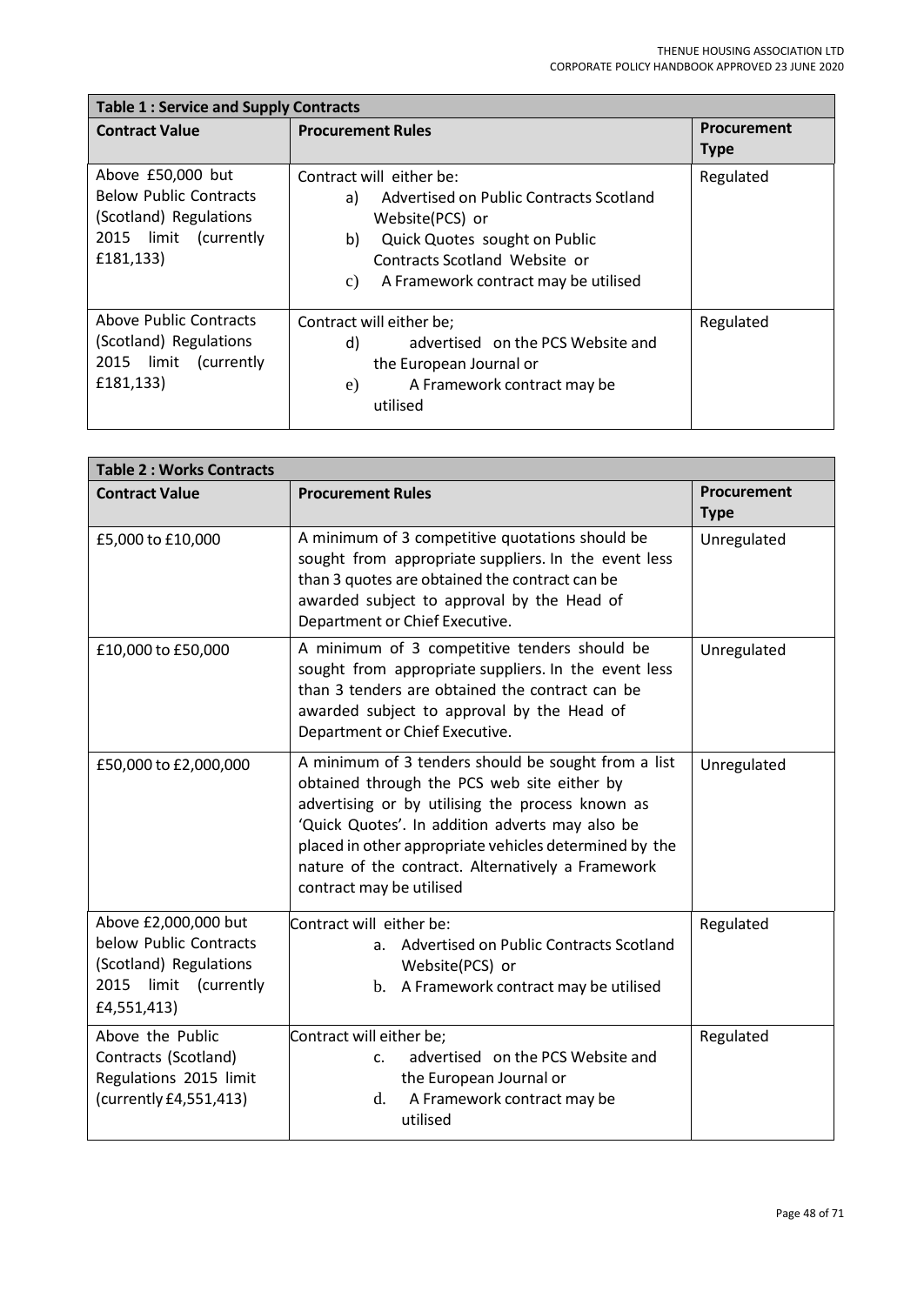**6.1** It is acknowledged that in certain circumstances particularly in relation to specialist services or suppliers it may only be possible to select one party to provide the service or supply in which instance a procurement process is not possible. In these circumstances the Head of Finance or Chief Executive should agree that a full procurement process is not possible. Where such a service or contract is above the procurement threshold the appropriate processes that may be laid down in regulation by the Scottish Government must be followed and if necessary specialist legal advice sought.

### **6.2 Procurement Procedures:<sup>2</sup>**

Procurement processes under the 2015 Regulations require application of a procedure which complies with the regulations. Regulation 27 details the choice of procedures and the circumstances in which they can be applied. Procedures which comply are:

- a) Regulation 28:Open Procedure:
- b) Regulation 29: Restricted Procedure:
- c) Regulation 30:Competitive Procedure with negotiation
- d) Regulation 31: Competitive Dialogue:
- e) Regulation 32: Innovation partnerships:
- f) Regulation 33: Use of negotiated procedure without prior publication:
- g) Regulation 34: Establishing a Framework

Procurements will normally be advertised under either Regulation 29-Restricted Procedure or Regulation 34-Establishing a Framework.

Where it is proposed to advertise under Regulations 28, 30 and 31, a detailed case including risk assessment and cost estimates will have to be approved by the ExecutiveTeam. For procurements under Regulation 32, formal Board approval will also be required.

#### **6.3 Procurement Process:**

Contracts procured under the 2015 Regulations require that contract awards are made on the basis of the 'Most Economically Advantageous Tender (MEAT). Price or cost must not be used as the sole award criteria. The Scottish Government has extended this method to include all regulated contracts.

*'The most economically advantageous tender must be identified on the basis of criteria linked to the subject matter of the public contract in question and must include the price or cost, using a cost effectiveness approach.<sup>3</sup>*

Criteria may include:

- a) Quality including technical merit, aesthetic and functional characteristics
- b) Organisation, qualifications and experience of staff
- c) After sales service and technical assistance

<sup>2</sup> Details of the Regulations 28-34 are given in Appendix 2

<sup>3</sup> Public Contracts (Scotland) Regulations 2015: Regulation 67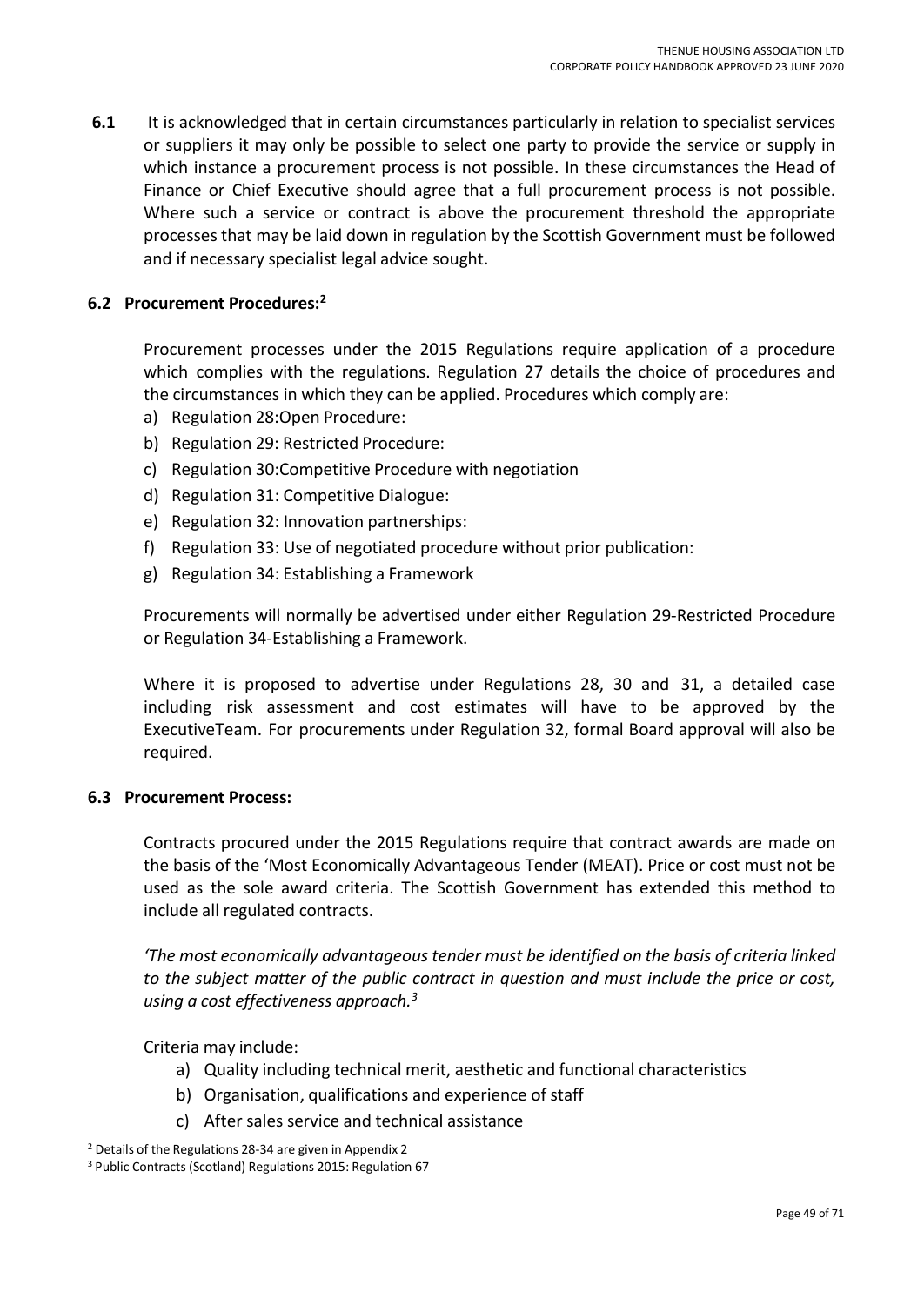Full details of the Regulation 67 are given in Appendix 4 which should be considered when determining the Price/Quality ratio.

In determining the appropriate quality/price ratio the table below should be used as a reference.

| % Quality | % Price | <b>Procurements</b>                                                                                                                                                                                                                                                                                  |
|-----------|---------|------------------------------------------------------------------------------------------------------------------------------------------------------------------------------------------------------------------------------------------------------------------------------------------------------|
| 80%       | 20%     | May be used for projects where innovation or design is of<br>primary importance or for studies to consider inception/feasibility<br>of projects                                                                                                                                                      |
| 70%       | 30%     | Typically for services above 2015 Thresholds e.g. consultant<br>appointments where design/experience is an important criteria                                                                                                                                                                        |
| 60%       | 40%     | Typically for regulated service /works contracts e.g. Gas service<br>and repair                                                                                                                                                                                                                      |
| 50%       | 50%     | Where price and quality are of equal importance but care must be<br>taken that lowest price is not the sole determinant                                                                                                                                                                              |
| 40%       | 60%     | Suitable for a supply contract where quality may not be a<br>significant issue                                                                                                                                                                                                                       |
| 30%       | 70%     | Suitable for a supply contract where quality may reflect a standard<br>e.g. photocopiers                                                                                                                                                                                                             |
| 20%       | 80%     | This ratio will only apply by exception to either;<br>1. A supply contract where quality is not a factor<br>e.g. office supplies or<br>2. Where a rigorous pre-qualification process has ensured<br>that all tenderers meet a predetermined high quality<br>threshold e.g. new build works contracts |

Regulated procurements and those carried out under Regulations 29, 30, 31and 34 of the 2015 Regulations will require a Pre-Qualification process to select those operators who will be invited to tender.

The Pre-Qualification Questionnaire (PQQ) will be the European Single Procurement Document (ESPD Scotland) for regulated works procurements and for all procurements under the 2015 Regulation. Regulated services and supply procurements may require to modify the ESPD to reflect the circumstances of the procurement exercise.

All procurement processes will determine a minimum threshold required in the PQQ submissions to select the operators Invited To Tender (ITT).

The contract notice will be lodged with the PQQ, ITT and the Quality/Price Ratio.

For procurements above the 2015 Regulation threshold and for regulated works procurements, the PQQ and ITT quality submissions will be assessed by a tender panel consisting of two members of Thenue staff, at least one of which will be a member of the Operational Managers Team (OMT) or ExecutiveTeam (ET) and a third party independent procurement consultant.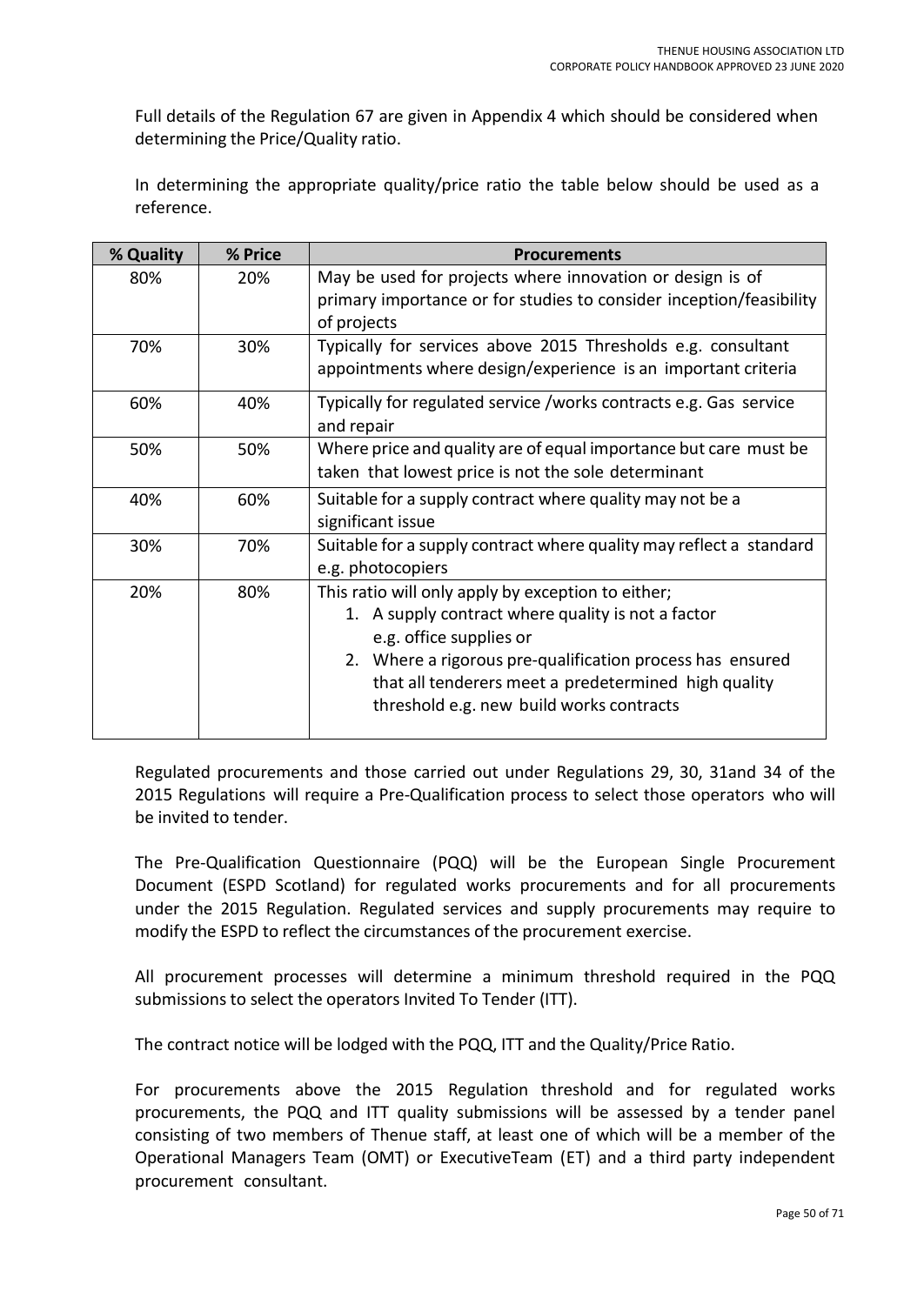For other regulated service and supply procurements the tender panel will consist of two members of Thenue staff at least one of which will be a member of the OMT or ET.

Tender submissions will consist of a quality submission and a separate priced submission. The Tender Panel will complete the assessment of the Quality Submissions and record the Quality score without any knowledge of the price submissions. Price submissions will be opened only upon completion of the quality assessment. Price submissions will be assessed on the basis of comparison above or below the average in the Quality/Price matrix shown in Appendix 5.

### **6.4 Framework Agreements:**

Thenue may establish Frameworks<sup>4</sup> as defined under Regulation 34 of the 2015 Regulations for works contracts and for the supply of goods or services. Thenue may utilise Frameworks established by other parties where it is possible to do so and where these represent value for money.

Such agreements may be with one or more economic operators for the provision of services, supplies or works. Such agreements should not normally exceed 4 years except in exceptional circumstances.

The Framework Agreement will indicate how contracts will be awarded either:

- without re-opening competition, call-off in accordance with Regulation (34)(7)(b)(i) or
- re-opening completion, mini tender, in accordance with Regulation 34(7)(b)(ii)

### **6.5 Abnormally Low Tenders: <sup>5</sup>**

A tenderer will be required to explain the price or costs proposed in a tender where the tender appears abnormally low in relation to the works, supplies or services. The tender may be rejected if the conditions detailed in Regulation 69(4) apply and must reject it when Regulation 69(5) applies.

### **7. Procurement Strategy**

In compliance with the Procurement Reform (Scotland) Act 2014 Thenue will produce an annual Procurement Strategy and Annual Procurement Report. The Procurement Strategy will be approved by the Board and included in the Business Plan. Reports will cover the previous financial year. The Annual Report will be submitted to the Board after the end of the Financial Year.

<sup>4</sup> See Appendix 2 for definition of Framework

<sup>5</sup> Public Contracts(Scotland) Regulations 2015: Regulation 69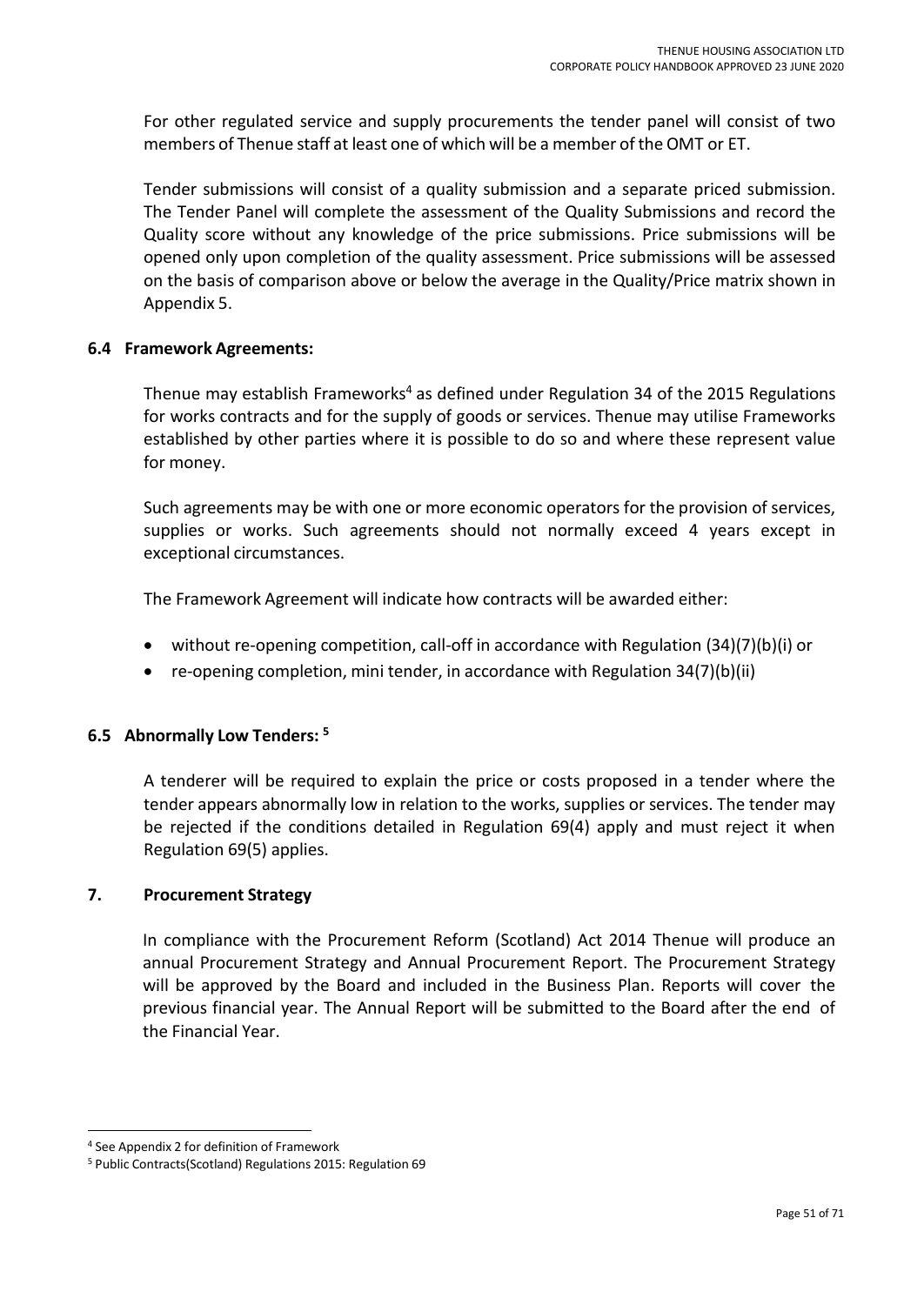### **8. Contract Register**

Thenue will keep and maintain a contract register as required by the 2014 Act. The register will hold the following details:

- The date of the award
- The name of the contractor
- The subject matter
- The estimated value
- The start date
- The end date provided for in the contract (disregarding any option to extend the contract)or, where there is no date specified a description of when the contract will end
- The duration of any period for which the contract can be extended
- Entries will only be deleted after the contract has expired or terminated
- The Contract Register will be available on the Thenue Web site
- Thenue reserves the right to withhold an entry or part of an entry in line with the guidance in the 2014 Act

### **9. Policy Implementation**

Responsibility for implementation of this policy lies jointly with the Head of Property Services and Head of Finance.

#### **10. Responsibility**

- **10.1** The Board retains ultimate control of all decisions relating to procurement of goods, services and works. Under the terms of the Financial Regulations this responsibility has been delegated to the Executive Team under their delegated powers or to staff under their delegated authority within the Financial Regulations.
- **10.2** Full details of delegated powers are contained within the remits of the Board of Management, the Executive Team and the Financial Regulations.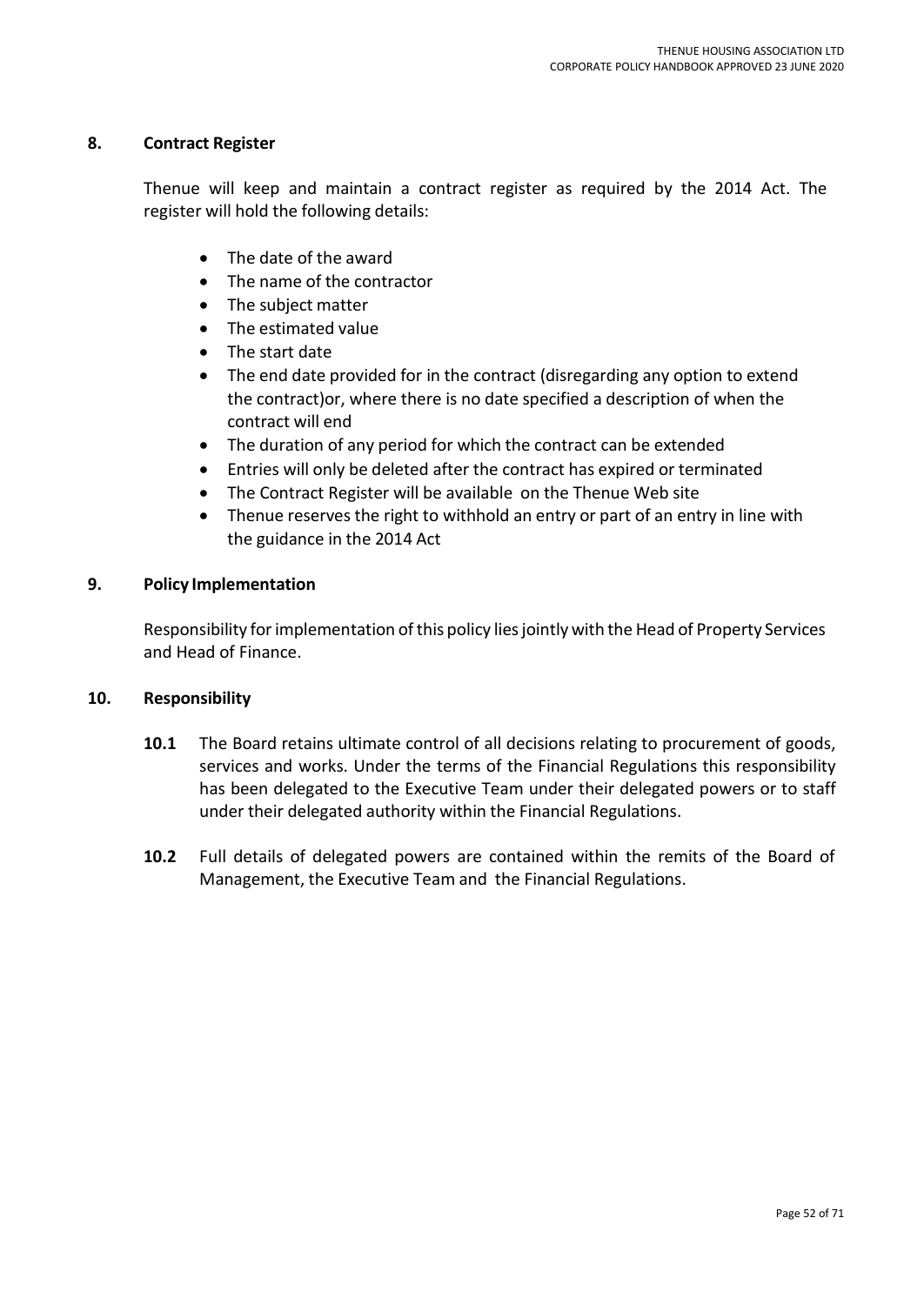#### **Definitions**

**Community Benefit Requirements** defined in Section 24 of the 2014 Act<sup>6</sup>

**Procurement:** defined as being the acquisition of goods, services and works from third parties.

**Public contract:** a contract for pecuniary interest and having as its object the execution of works, the supply of products or the provision of services as defined in the Public Contracts (Scotland) Regulations 2015

**Regulated procurement**: any procedure carried out by the association which results in the award of regulated contract<sup>7</sup>

**Regulated Contract**: defined as a public contract governed the 2014 Act<sup>8</sup> where the value of the contract is above the thresholds

**Sustainable Procurement Duty** as defined in Section 9 of the 2014 Act <sup>9</sup>

**Unregulated contract:** one where the value of the contract is below the thresholds of the 2014 Act

**Value for money:** defined as the optimum combination of whole life cost and quality or fitness for purpose to meet the organisations requirements. Value for money must also be assessed in relation to organisational policies regarding sustainability/corporate responsibility which recognise that lowest price is not the way to award contracts or purchase services.

**Whole life costs:** this could include implementation costs, ongoing operating costs and end of life disposal.

<sup>6</sup> See attached Appendix 3

<sup>7</sup> Regulated procurement is defined in S2 of the 2014 Act see attached Appendix 3

<sup>8</sup> Regulated Contract is defined in S3 of the 2014 Act see attached Appendix 3

<sup>9</sup> See attached Appendix 3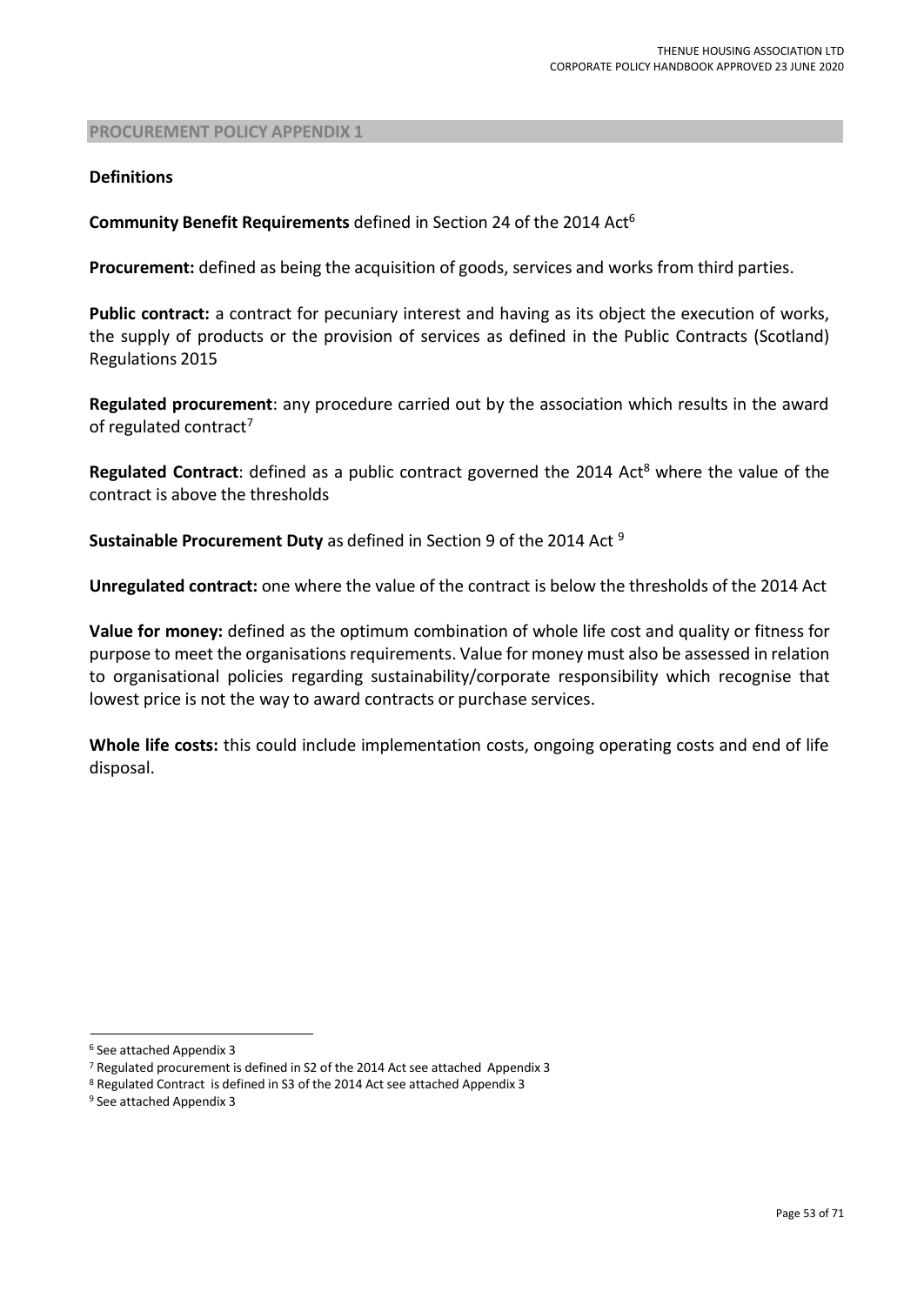### **Procurement Procedures:<sup>10</sup>**

**Regulation 28:** Open Procedure: A contracting authority must permit any interested economic operator to submit a tender in response to a call for competition within the time period set by the authority in accordance with this regulation

**Regulation 29**: Restricted Procedure: A contracting authority must permit any economic operator to submit a request to participate in response to a call for competition within the time period set by this regulation. A contracting authority may limit the number of suitable candidates invited to tender

**Regulation 30**: Competitive Procedure with negotiation A contracting authority must permit any economic operator to submit a request to participate. There are then regulations governing the process

**Regulation 31:** Competitive Dialogue: A contracting authority must permit any economic operator to submit a request to participate. There are then regulations governing the process

**Regulation 32:** Innovation partnerships: A contracting authority may establish an innovation partnership conducting separate research and development activities

**Regulation 33:** Use of negotiated procedure without prior publication: A contracting authority may award a public contract following negotiated procedures without prior publication of a contract notice or prior information notice subject to the detail of the regulation

**Regulation 34:** Framework Agreements: A contracting authority may conclude a framework agreement provided that the authority applies the procedures in these regulations

<sup>10</sup> Public Contracts(Scotland) Regulations 2015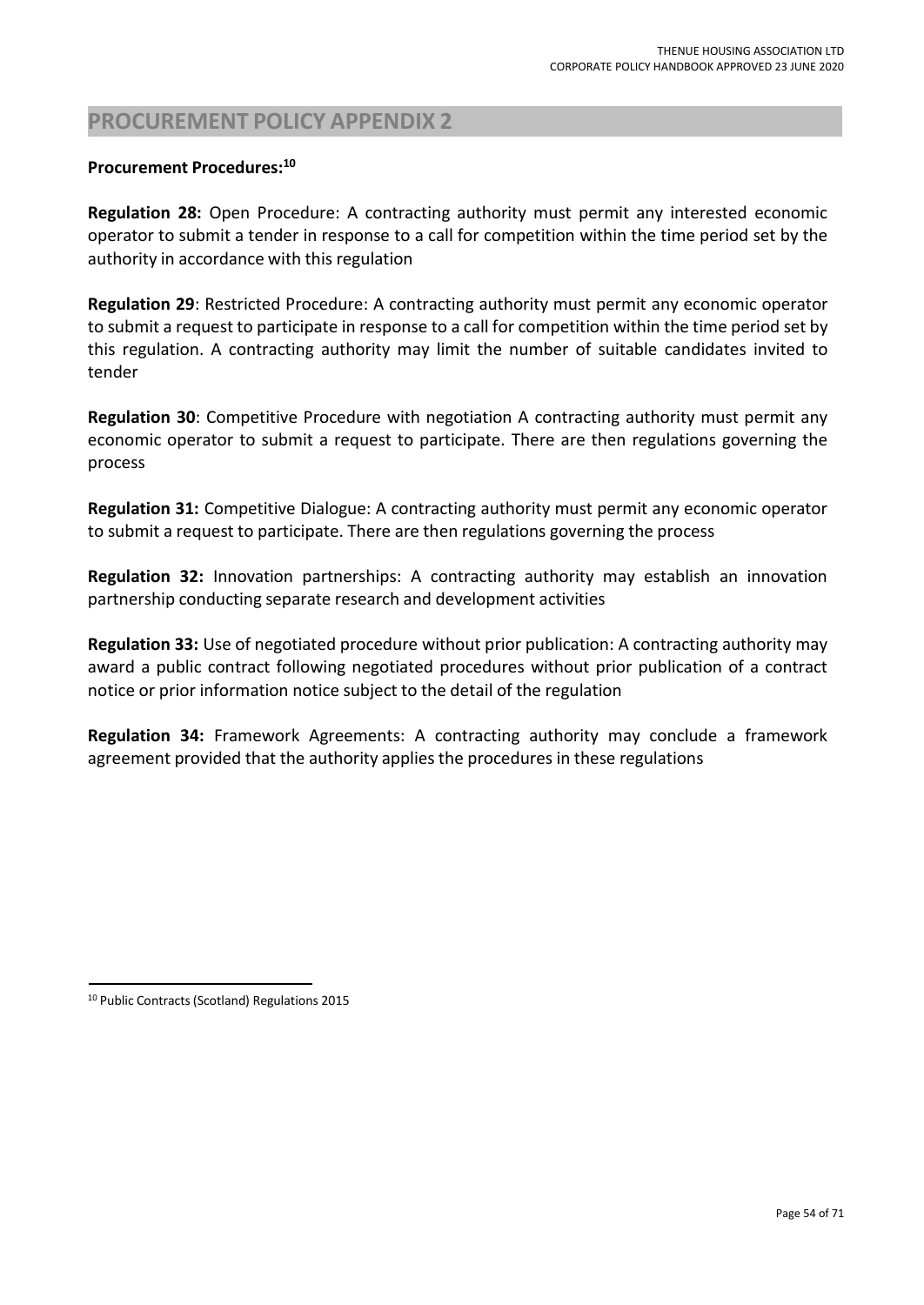### **Extractsfrom the Procurement Reform (Scotland) Act 2014**

#### Regulated procurements

For the purposes of this Act, a "regulated procurement" is—

(a)any procedure carried out by a contracting authority in relation to the award of a proposed regulated contract including, in particular—

(i)the seeking of offers in relation to the contract, and

(ii)the selection of economic operators,

(b)the award of a regulated contract by a contracting authority.

#### Regulated contracts

(1)A contract is regulated if—

(a)it is a public contract,

(b)the estimated value of the contract (see section 5) is equal to or greater than the contract threshold, and

(c)the contract is not an excluded contract (see section 4).

(2)For the purposes of this Act, the contract threshold is as follows—

| Type of contract                                     | I hreshold |
|------------------------------------------------------|------------|
| Public contract (other than a public works contract) |            |
| Public works contract                                |            |

(3)The Scottish Ministers may by order amend the table in subsection (2) so as to substitute for the figures specified there for the time being such other figures as they consider appropriate

#### Sustainable procurement duty

(1)For the purposes of this Act, the sustainable procurement duty is the duty of a contracting authority—

(a)before carrying out a regulated procurement, to consider how in conducting the procurement process it can—

(i)improve the economic, social, and environmental wellbeing of the authority's area,

(ii)facilitate the involvement of small and medium enterprises, third sector bodies and supported businesses in the process, and

(iii)promote innovation, and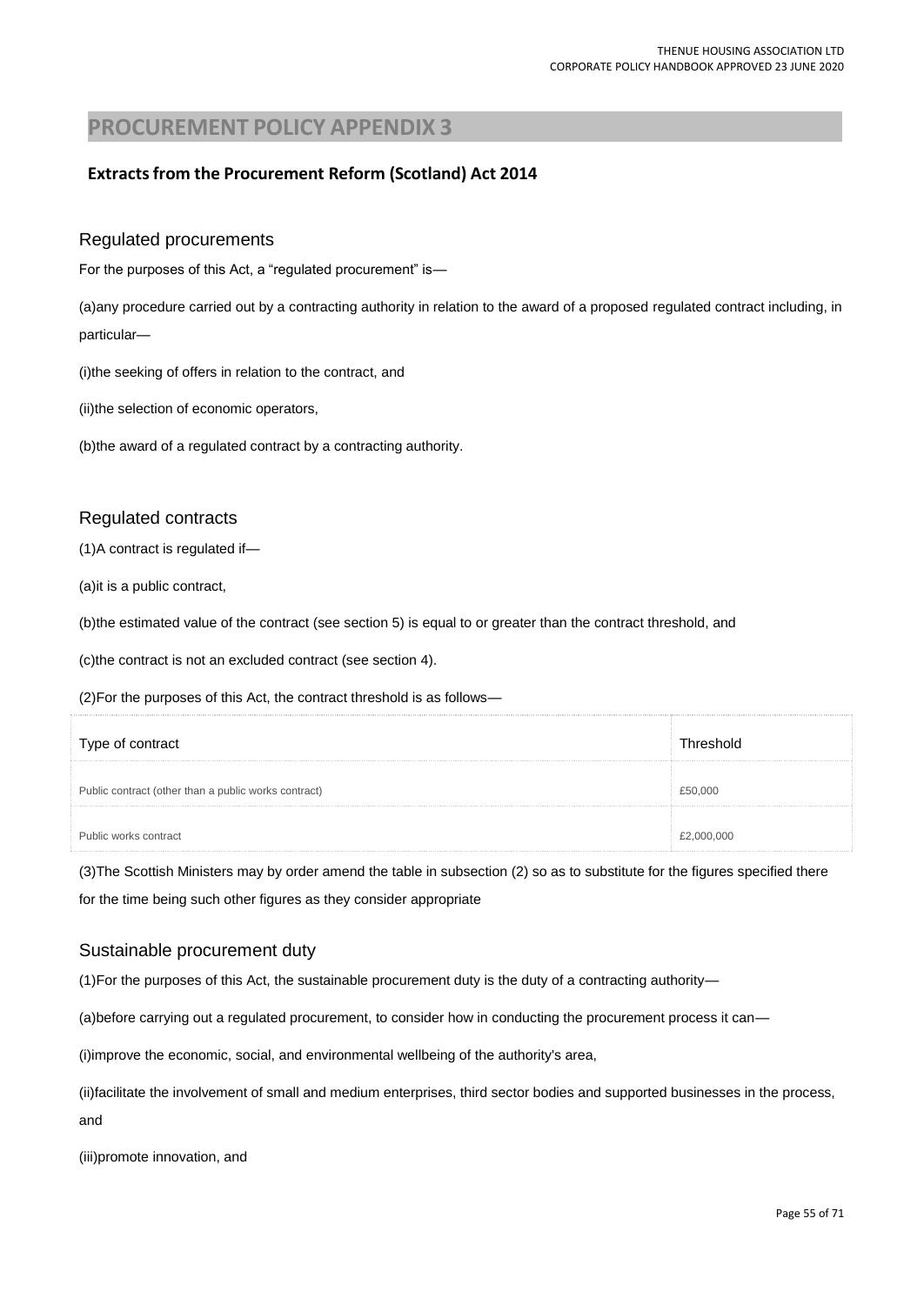(b)in carrying out the procurement, to act with a view to securing such improvements identified as a result of paragraph (a)(i).

(2)The contracting authority must consider under subsection (1) only matters that are relevant to what is proposed to be procured and, in doing so, consider the extent to which it is proportionate in all the circumstances to take those matters into account.

(3)In this section—

"small and medium enterprises" means businesses with not more than 250 employees,

 "third sector bodies" means organisations (other than bodies established under an enactment) that exist wholly or mainly to provide benefits for society or the environment.

(4)In this section, references to the wellbeing of the authority's area include, in particular, reducing inequality in the area

#### Community benefit requirements

For the purposes of this Act, a community benefit requirement is a contractual requirement imposed by a contracting authority—

(a)relating to—

(i)training and recruitment, or

(ii)the availability of sub-contracting opportunities, or

(b)which is otherwise intended to improve the economic, social or environmental wellbeing of the authority's area in a way additional to the main purpose of the contract in which the requirement is included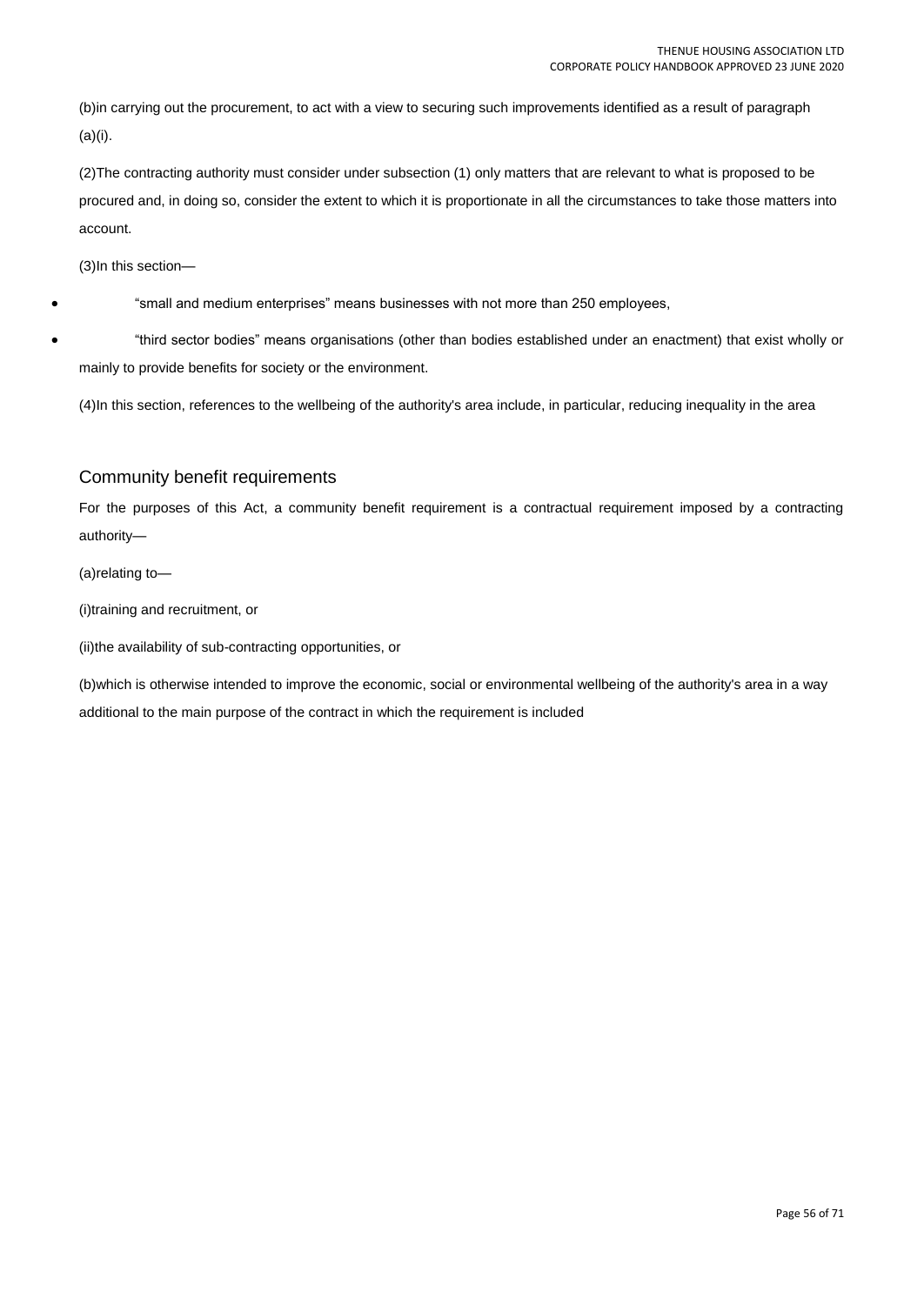### **Public Contracts(Scotland) Regulations 2015: Regulation 67**

### **Contract award criteria**

**67.**—(1) A contracting authority—

(a) must base the award of public contracts on the most economically advantageous tender assessed from the point of view of the contracting authority; and

(b) may not use price only or cost only as the sole award criteria.

(2) A contracting authority must identify the most economically advantageoustender on the basis of the best price-quality ratio, which must be assessed on the basis of criteria linked to the

subject-matter of the public contract in question and must include the price or cost, using a costeffectiveness approach.

(3) A cost-effectiveness approach referred to in paragraph (2) may include life-cycle costing in accordance with regulation 68 (life-cycle costing).

(4) Criteria referred to in paragraph (2) may comprise or include—

(a) quality, including technical merit, aesthetic and functional characteristics, accessibility, design for all users, social, environmental and innovative characteristics and trading and its conditions;

(b) organisation, qualification and experience of staff assigned to performing the contract, where the quality of the staff assigned can have a significant impact on the level of performance of the contract; or

(c) after-sales service and technical assistance, delivery conditions such as delivery date, delivery process and delivery period or period of completion.

(5) The cost element may also take the form of a fixed price or cost on the basis of which economic operators will compete on quality criteria only.

(6) Award criteria must be considered to be linked the subject-matter of the contract where they relate to the works, supplies or services to be provided under that contract in any respect and at any stage of their life cycle, including factors involved in—

(a) the specific process of production, provision or trading of those works, supplies or services; or

(b) a specific process for another stage of their life cycle,

even where such factors do not form part of their material substance.

(7) Award criteria must—

(a) not have the effect of conferring an unrestricted freedom of choice upon the contracting authority;

(b) ensure the possibility of effective competition; and

(c) be accompanied by specifications that allow the information provided by the tenderers

to be effectively verified in order to assess how well the tenders meet the award criteria.

(8) In case of doubt, the contracting authority must verify effectively the accuracy of the information and proof provided by the tenderers.

(9) The contracting authority must specify, in the procurement documents, the relative weighting which it gives to each of the criteria chosen to determine the most economically advantageous tender.